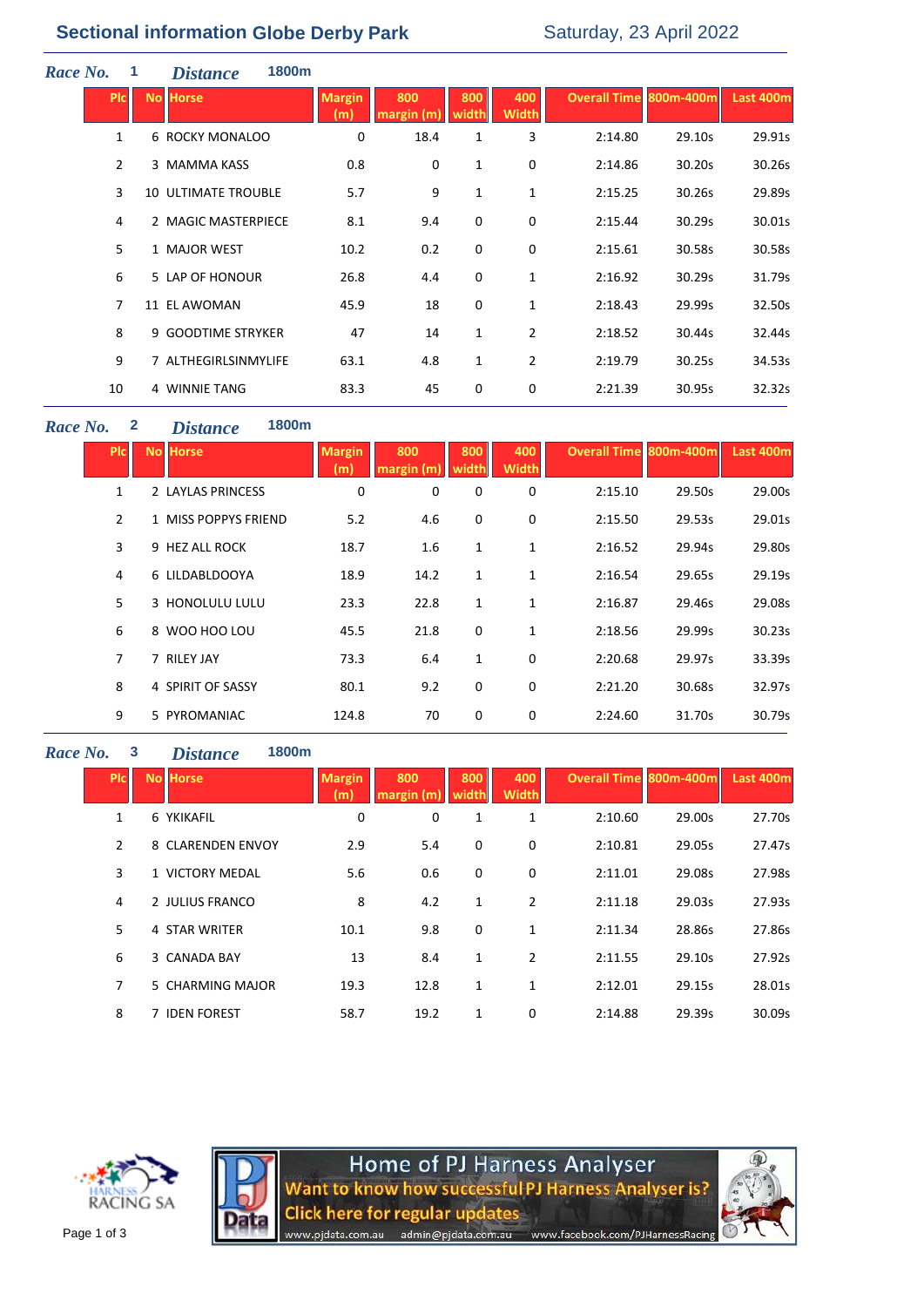# **Sectional information Globe Derby Park** Saturday, 23 April 2022

| Race No. |                | 4 | <b>Distance</b>    | 2230m |                      |                   |                |                     |                               |        |           |
|----------|----------------|---|--------------------|-------|----------------------|-------------------|----------------|---------------------|-------------------------------|--------|-----------|
|          | <b>PIC</b>     |   | <b>No Horse</b>    |       | <b>Margin</b><br>(m) | 800<br>margin (m) | 800<br>width   | 400<br><b>Width</b> | <b>Overall Time 800m-400m</b> |        | Last 400m |
|          | 1              |   | 1 TIDAL SURGE      |       | 0                    | 0.8               | 0              | 0                   | 2:44.00                       | 29.54s | 30.00s    |
|          | $\overline{2}$ |   | 5 ROCKNROLL YANKEE |       | 4.1                  | 0                 | 1              | 1                   | 2:44.32                       | 29.69s | 30.22s    |
|          | 3              |   | 2 ACES DAUGHTER    |       | 9.7                  | 11                | 0              | 0                   | 2:44.76                       | 29.88s | 29.62s    |
|          | 4              |   | 7 STEINMAN         |       | 11                   | 15.4              | 1              | $\overline{2}$      | 2:44.86                       | 29.60s | 29.67s    |
|          | 5              |   | 4 ABOVE AVERAGE    |       | 14.4                 | 5.2               | $\mathbf{1}$   | 1                   | 2:45.13                       | 30.04s | 30.24s    |
|          | 6              |   | 3 GIANT JACKSON    |       | 32.7                 | 9.8               | $\mathbf{1}$   | 1                   | 2:46.57                       | 30.13s | 31.17s    |
|          | 7              |   | 6 PAY ME INTEREST  |       | 53.1                 | 11.2              | $\overline{2}$ | $\overline{2}$      | 2:48.17                       | 30.43s | 32.27s    |
|          | 8              |   | 8 DOUBLE O HEAVEN  |       | 53.2                 | 6.6               | 0              | 0                   | 2:48.18                       | 29.88s | 33.18s    |
|          |                |   |                    |       |                      |                   |                |                     |                               |        |           |

## *Race No.* **5** *Distance* **1800m**

| <b>PIC</b> |   | <b>No Horse</b>      | <b>Margin</b> | 800<br>margin (m) | 800<br>width | 400<br><b>Width</b> | <b>Overall Time 800m-400m</b> |        | Last 400m |  |  |
|------------|---|----------------------|---------------|-------------------|--------------|---------------------|-------------------------------|--------|-----------|--|--|
| 1          |   | 1 ABSOLUTION         | 0             | 0                 | 0            | 0                   | 2:12.40                       | 29.10s | 29.30s    |  |  |
| 2          |   | 2 STYLISH HEAVEN     | 2.6           | 4.8               | 0            | 0                   | 2:12.60                       | 29.09s | 29.15s    |  |  |
| 3          |   | 5 BELLA SOFIA        | 5.7           | 12                | 1            | 1                   | 2:12.84                       | 29.12s | 28.83s    |  |  |
| 4          |   | 3 SUTTER MAN         | 6.6           | 7.4               | $\mathbf{1}$ | 2                   | 2:12.91                       | 29.04s | 29.30s    |  |  |
| 5          |   | 8 GIFTEDFROMTHEHEART | 7.7           | 10.6              | 0            | 0                   | 2:12.99                       | 29.04s | 29.15s    |  |  |
| 6          |   | 4 BIEN HOA           | 11.3          | 3                 | 1            | 1                   | 2:13.27                       | 29.11s | 29.89s    |  |  |
| 7          | 7 | <b>WHOEE JOHNSON</b> | 28            | 17.6              | $\mathbf{1}$ | 0                   | 2:14.55                       | 29.21s | 29.94s    |  |  |
| 8          |   | <b>6 SAMARA FURY</b> | 59.9          | 14                | 2            | 1                   | 2:17.00                       | 29.69s | 32.05s    |  |  |
|            |   |                      |               |                   |              |                     |                               |        |           |  |  |

### *Race No.* **6** *Distance* **1800m**

| <b>PIC</b>     | <b>No Horse</b>      | <b>Margin</b><br>m | 800<br>margin(m) | 800<br>width | 400<br><b>Width</b> | <b>Overall Time 800m-400m</b> |        | Last 400m |
|----------------|----------------------|--------------------|------------------|--------------|---------------------|-------------------------------|--------|-----------|
| 1              | 4 IM THE MIGHTY JUDD | 0                  | 0                | 0            | 0                   | 2:14.10                       | 29.50s | 29.10s    |
| 2              | 1 WESAIDSO           | 0.5                | 4.4              | 0            | $\mathbf 0$         | 2:14.14                       | 29.51s | 28.80s    |
| $\overline{2}$ | 8 MALACHITE ROCK     | 0.5                | 4.8              | 1            | $\overline{2}$      | 2:14.14                       | 29.47s | 28.82s    |
| 4              | 6 FIGHTING FIRE      | 7                  | 18.8             | 1            | 3                   | 2:14.63                       | 28.51s | 29.23s    |
| 5              | 5 OUR HOLLA STAR     | 7.3                | 14               | 1            | 2                   | 2:14.66                       | 29.38s | 28.73s    |
| 6              | 2 TUSCAN STAR        | 12.6               | 9.2              | 1            | $\mathbf{1}$        | 2:15.06                       | 29.62s | 29.23s    |
| 7              | 7 ROCKSTAR DIVA      | 19.4               | 9                | 0            | 0                   | 2:15.58                       | 29.82s | 29.53s    |
| 8              | 3 RUN FOR STIKKA     | 27.3               | 0.4              | 1            | 1                   | 2:16.18                       | 29.66s | 30.90s    |





Home of PJ Harness Analyser<br>Want to know how successful PJ Harness Analyser is? **Click here for regular updates** www.pjdata.com.au admin@pjdata.com.au www.facebook.com/PJHarnessRacing